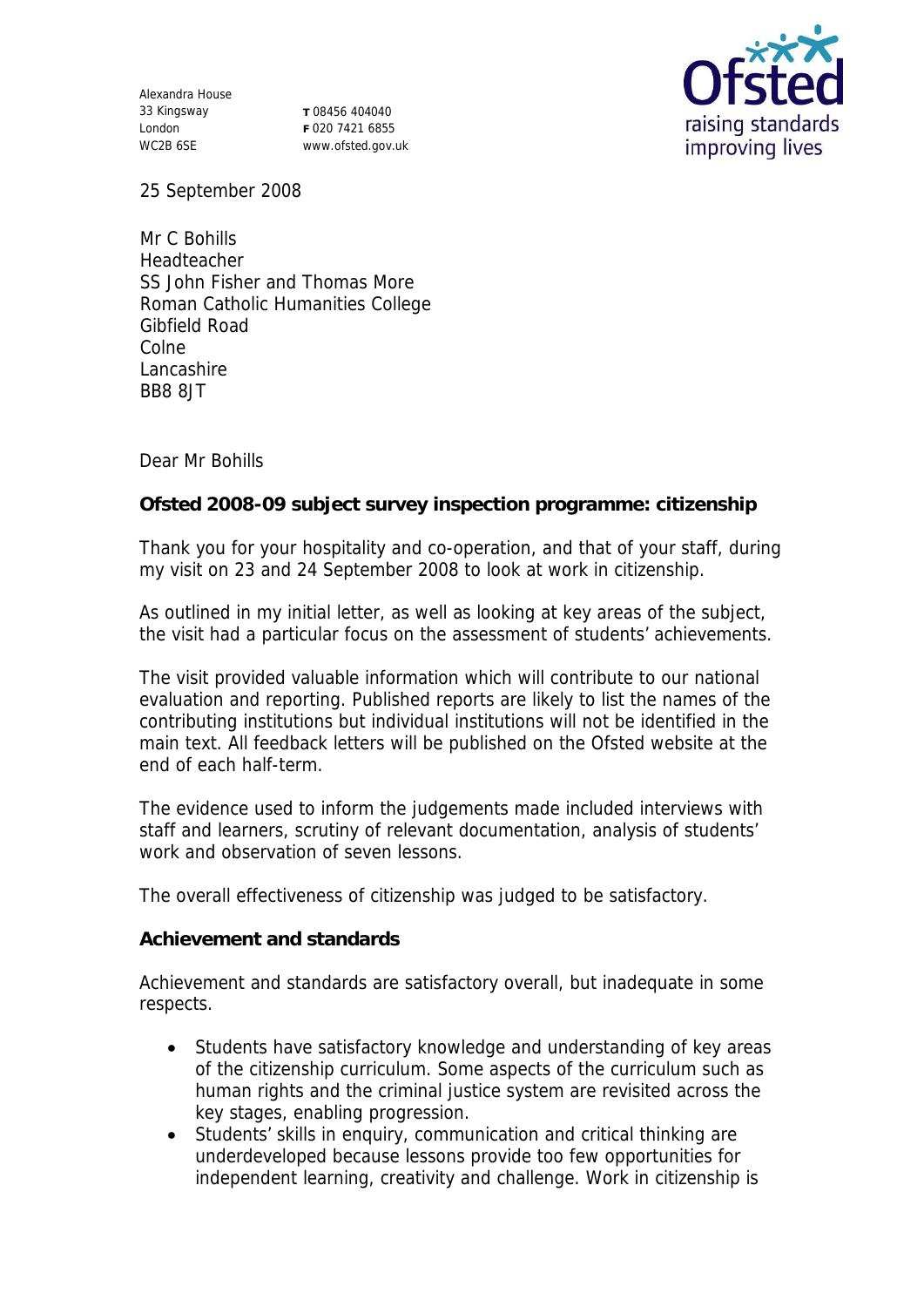not commensurate with work in other subjects; it is only in GCSE coursework that students produce sustained pieces of writing.

- Students are encouraged to be active citizens. Some are involved in charity fund-raising through musical or dance performances in the community; others raise money as part of whole school or year group events. However, students do not fully develop their skills in taking responsible action because many projects are initiated by teachers rather than students and are not linked to the citizenship curriculum. Furthermore, the school does not formally monitor activities to ascertain which students are taking part.
- Students have some opportunities to develop their skills in advocacy and representation through the student council but these are diminished because the council does not fully represent democratic processes; the meetings are infrequent and teacher-led; students have little ownership of the council and a poor opinion of its effectiveness.

## **Quality of teaching and learning of citizenship**

The quality of teaching and learning is satisfactory overall, although some is inadequate**.**

- Students engage well in the lessons where tasks are relevant and teachers demonstrate expertise and enthusiasm. However, lessons are often uninspiring and teachers have insufficient subject knowledge to respond to students' questions or challenge their thinking. In too many lessons, students become disinterested and disengaged; expectations of what students can achieve are too low; and the needs of the most able are not met.
- Teachers use a limited range of approaches in lessons. Much is worksheet or book based, particularly at Key Stage 4 where students reported that they mostly copy from textbooks. Information and communication technology (ICT) is not used sufficiently well in lessons to introduce current affairs, explore issues in depth or make lessons interesting.
- Marking in books is inconsistent. Some students receive encouraging comments, although teachers are over-generous in their praise of mediocre work. Many students reported that their books are rarely marked. Boys in particular take very little pride in their work, much of which is unfinished and illegible.
- Students with learning difficulties and/or disabilities are better served in citizenship lessons than their peers. Classes are set according to ability and work is usually matched to their needs. Vulnerable students and those with learning difficulties and/or disabilities benefit from the support, encouragement and skilful questioning of teaching assistants.

## **Quality of the curriculum**

The curriculum is good.

 Citizenship is taught as a discrete subject at both key stages for one hour per week. All statutory requirements are met. All pupils at Key Stage 4 are entered for the GCSE short course in citizenship studies.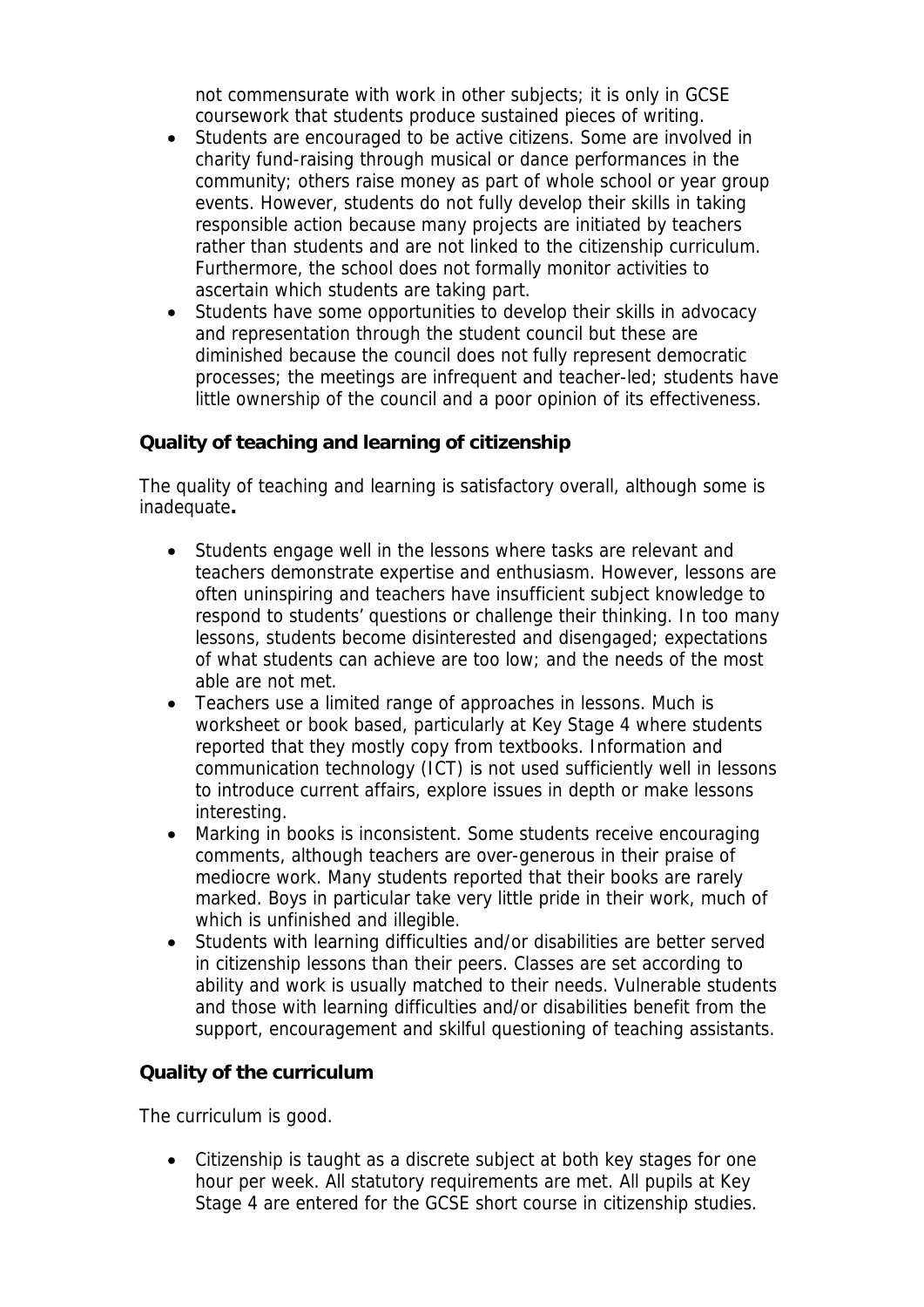• The programme is well-considered and coherent. There is a good range of relevant topics, although opportunities are lost to link them to the active citizenship that pupils engage in beyond the classroom.

**Leadership and management of citizenship**

The leadership and management of citizenship are satisfactory.

- The school has a vision for citizenship which accords with the National Curriculum programme of study and the wider school ethos. The subject is being temporarily led by a religious studies/personal, social and health education (PSHE) teacher until the newly appointed subject leader arrives in January 2009.
- Adequate resources have been provided in terms of subject time and materials. Staffing is constrained by whole school staffing issues; other subjects often take priority, resulting in a lack of subject expertise in the citizenship department. Some staff have received citizenship training in the form of day courses but this is insufficient to meet the needs of the department. Citizenship does not have a dedicated teaching area in the school and lessons are often taught in unsuitable spaces.
- The subject development plan is good. It includes updated schemes of work and the introduction of assessment levels in the light of recent curriculum changes. The school's internal review of citizenship in June 2007 accurately identified a number of areas for development. Currently there is no effective monitoring and evaluation of teaching and learning in citizenship. However, there is good capacity to improve following the appointment of a specialist subject leader.

**Subject issue: the assessment of students' achievements**

• The school has a new assessment policy based on the 8 level scale. This is being introduced at Key Stage 3 and levels have been rewritten to help pupils understand them. Current assessment of learning is inadequate. In lessons teachers fail to use questioning to effectively ascertain levels of understanding. Marking is inconsistent and students do not know what to do to improve.

**Areas for improvement, which we discussed, included:**

- the quality of teaching and learning, in particular teachers' subject knowledge and pedagogy
- effective use of ICT
- assessment
- monitoring and evaluation of teaching and learning
- monitoring and evaluation of active citizenship.

I hope these observations are useful as you continue to develop citizenship in the school.